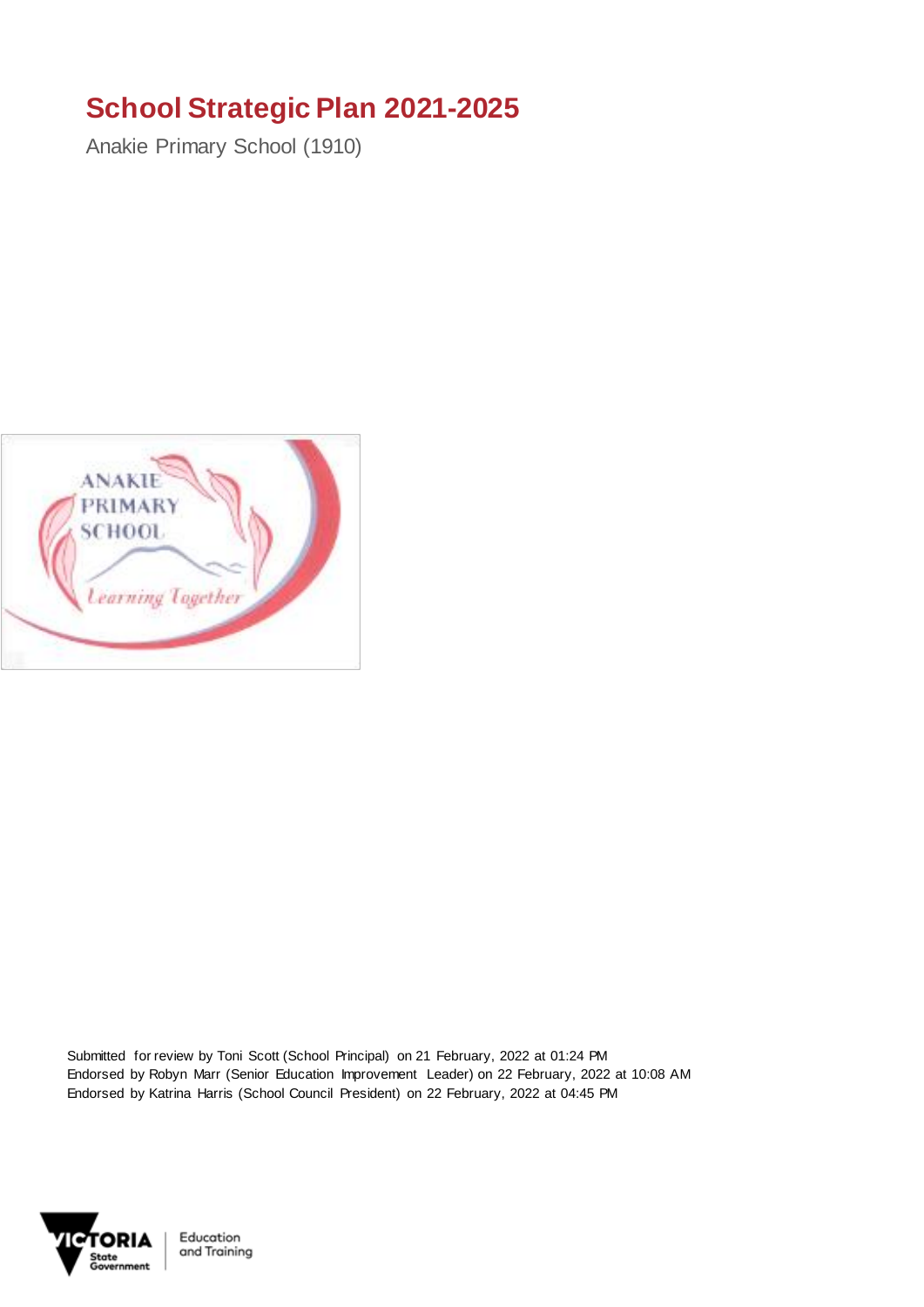## **School Strategic Plan - 2021-2025**

Anakie Primary School (1910)

| <b>School vision</b>        | Anakie Primary School is a community of learners who support and encourage each other to reach their personal goals and be the<br>best that they can be. With high expectations in place across all levels, the school prioritises a safe and positive learning<br>environment, where students are encouraged to take risks and receive timely feedback to grow socially, emotionally and<br>intellectually. As a small rural school, we acknowledge and promote a strong partnership between school and home, as well as a<br>community commitment. Curriculum programming caters for students across all stages of learning, with a differentiated approach,<br>and many opportunities for student voice and agency.                                                                                                                                                                                                      |
|-----------------------------|-----------------------------------------------------------------------------------------------------------------------------------------------------------------------------------------------------------------------------------------------------------------------------------------------------------------------------------------------------------------------------------------------------------------------------------------------------------------------------------------------------------------------------------------------------------------------------------------------------------------------------------------------------------------------------------------------------------------------------------------------------------------------------------------------------------------------------------------------------------------------------------------------------------------------------|
| <b>School values</b>        | The school values of have RESPECT, be RESPONSIBLE, show RESILIENCE and aim for EXCELLENCE are explicitly taught, and<br>students are rewarded in line with the School Wide Positive Behaviour framework for demonstrating positive behavior. Curriculum<br>programming caters for students across all stages of learning, with a differentiated approach, and each classroom implements a<br>Starting Right program at the beginning of each term to revisit agreed protocols and expectations. Anakie Primary School is a<br>community of learners who support and encourage each other to reach their personal goals and be the best that they can be.                                                                                                                                                                                                                                                                    |
| <b>Context challenges</b>   | A significant amount of support has been provided to students who are working below expected standard and have not made<br>sufficient learning growth. A number of students were challenged by the remote learning environment in place due to the pandemic<br>in 2020/21. Whilst there have been gains in the learning growth for many of these students, continued vigilance will be required to<br>support ongoing progress. Learning outcomes have also been impacted by absenteeism, and a small number of students had in<br>excess of 30 days absence in 2021. Despite attendance plans and other supports in place, the school continues to face challenges<br>in engaging and prioritising learning for a small number of families.                                                                                                                                                                                |
| Intent, rationale and focus | Anakie Primary School is working hard to enhance learning outcomes for all students, and aims to perform at or above State and like<br>schools in both English and Mathematics. Maintaining a positive and inclusive learning environment is also a priority to optimise<br>learning opportunities, as well as social and emotional growth and wellbeing. These priorities will see Anakie students transition to<br>their secondary settings as capable, confident and engaged learners. The new Strategic Plan will continue to build on the school's<br>evidence based instructional model, and will promote further differentiation and adjustments to support all learners. The school will<br>implement Department of Education priorities to a high standard to support student learning and wellbeing initiatives such as; Mental<br>Health Reforms, PLC, Disability and Inclusion, and Tutor Learning Initiatives. |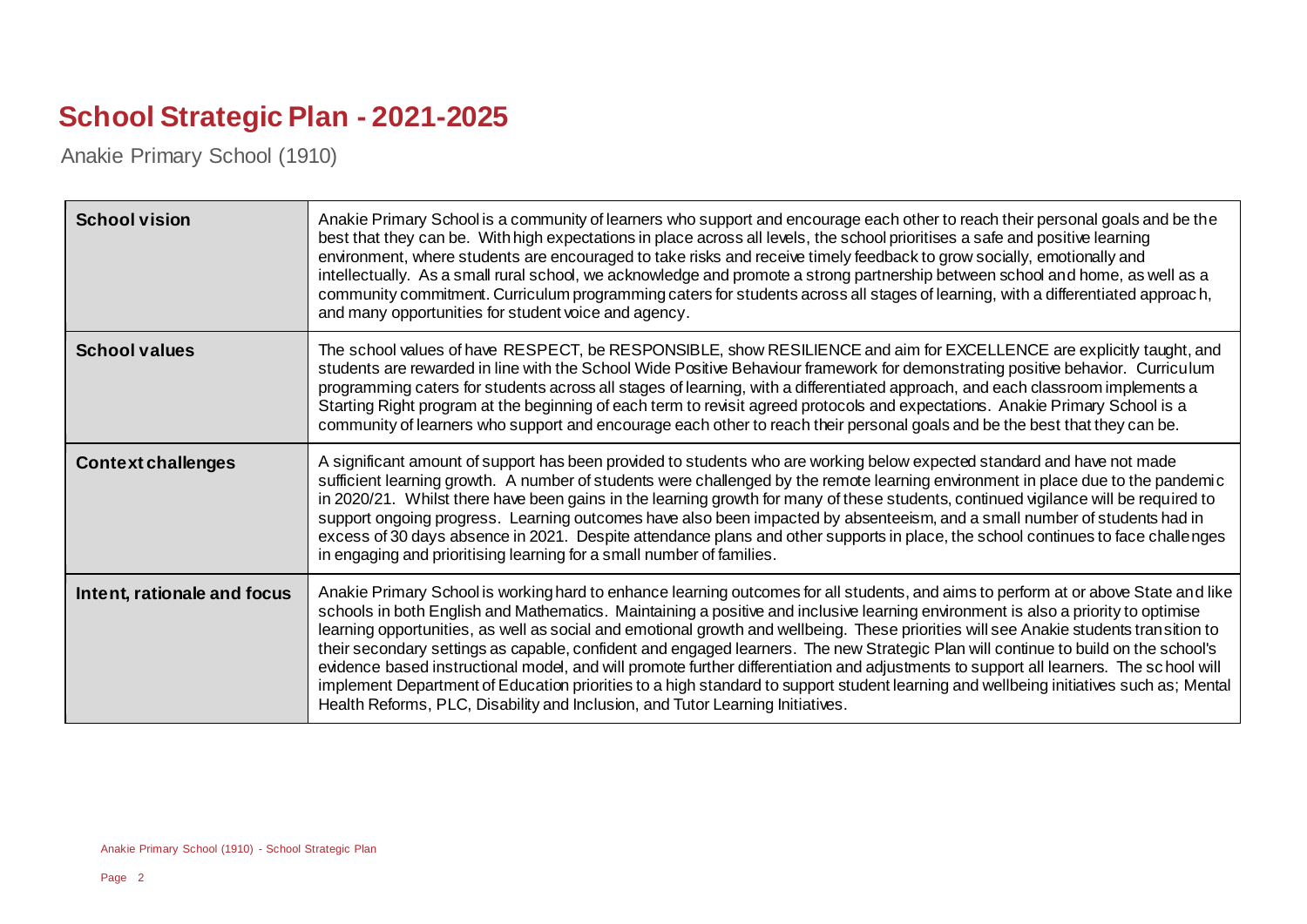## Anakie Primary School (1910) - School Strategic Plan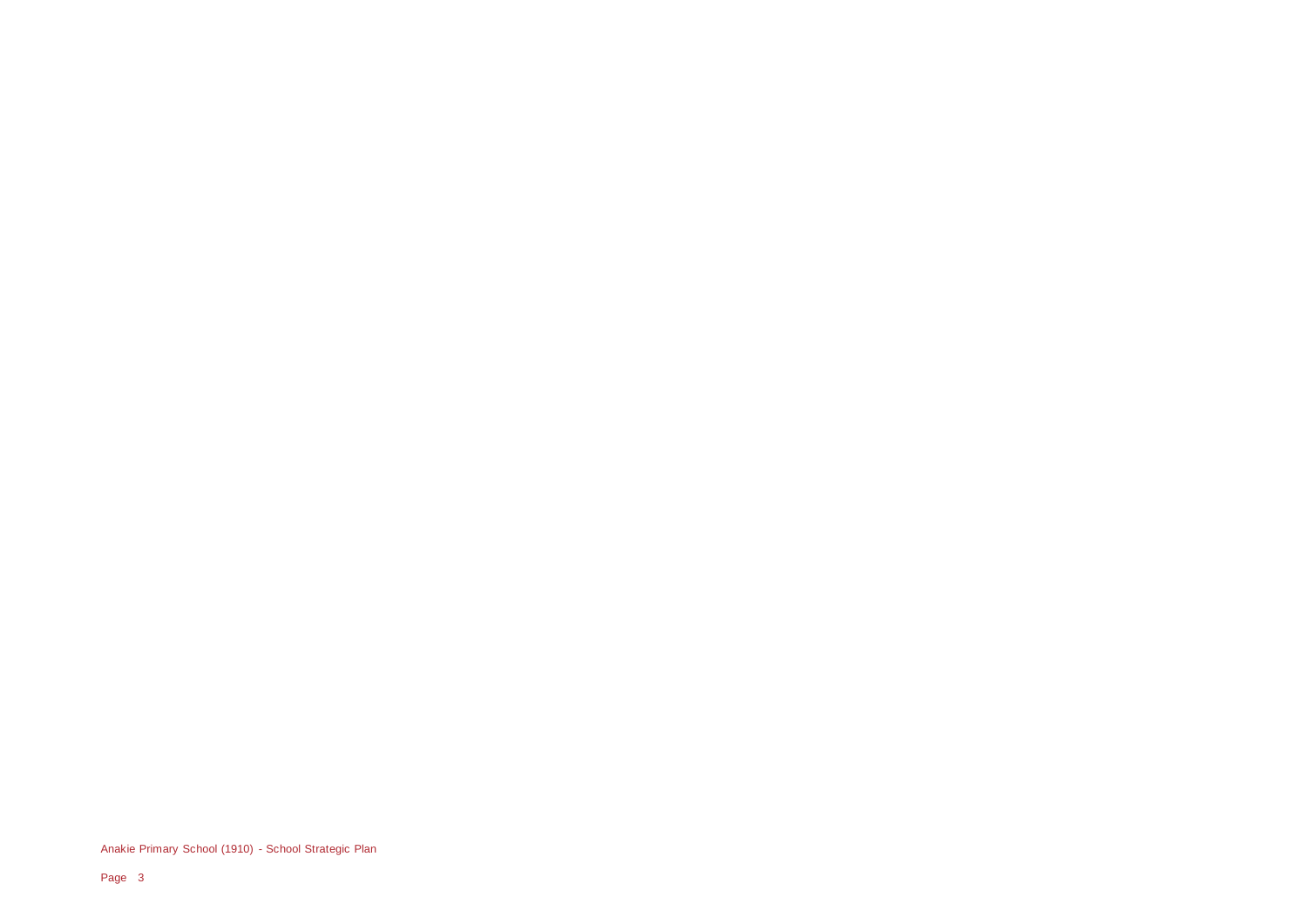## **School Strategic Plan - 2021-2025**

Anakie Primary School (1910)

| Goal 1     | To improve student learning outcomes.                                                                                                                                                                                                                                |
|------------|----------------------------------------------------------------------------------------------------------------------------------------------------------------------------------------------------------------------------------------------------------------------|
| Target 1.1 | To increase at and above Benchmark NAPLAN growth in:<br>• Reading from 80% (2021) to 90% (2025)<br>• Writing from 60% (2021) to 80% (2025)<br>• Numeracy from 79% (2021) to 85% (2025)                                                                               |
| Target 1.2 | To increase the percentage of the students in the top 2 NAPLAN bands at Year 5 who were in the top 2<br>NAPLAN bands at Year 3 in:<br>• Reading from 40% (2021) to 50% (2025)<br>• Writing from 29% (2021) to 40% (2025)<br>• Numeracy from 25% (2021) to 40% (2025) |
| Target 1.3 | To increase the percentage of positive responses on the AtoSS factors:<br>• Differentiated learning from 85% (2021) to 90% (2025)<br>• Effective teacher time from $76\%$ (2021) to 85% (2025)<br>• Self-regulation and goal setting from 83% (2021) to 90% (2025)   |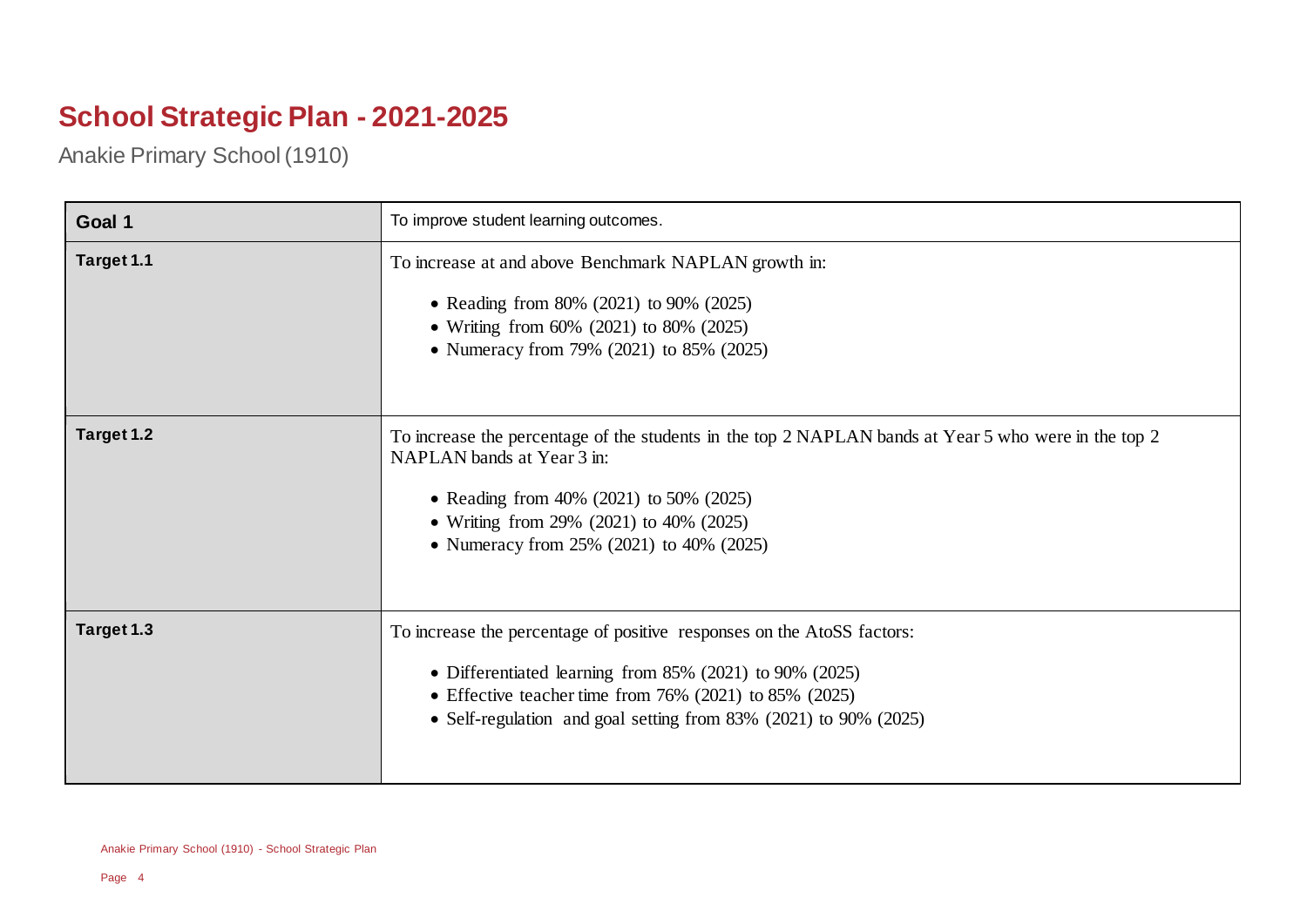| Target 1.4                                                                              | To increase the percentage of positive responses on the Staff Opinion Survey factors Academic emphasis from<br>75% (2020) to 90% (2025).                                             |
|-----------------------------------------------------------------------------------------|--------------------------------------------------------------------------------------------------------------------------------------------------------------------------------------|
| <b>Key Improvement Strategy 1.a</b><br>Instructional and shared leadership              | Embed the PLC process.                                                                                                                                                               |
| <b>Key Improvement Strategy 1.b</b><br><b>Building practice excellence</b>              | Increase teacher capability to differentiate learning.                                                                                                                               |
| <b>Key Improvement Strategy 1.c</b><br>Empowering students and building school<br>pride | Increase student agency in their learning.                                                                                                                                           |
| Goal 2                                                                                  | To improve student wellbeing and engagement.                                                                                                                                         |
| Target 2.1                                                                              | To increase the percentage of positive responses on the AtoSS factors:<br>• Teacher concern from 80% (2021) to 90% (2025)<br>• School connectedness from $82\%$ (2021) to 90% (2025) |
| Target 2.2                                                                              | To decrease the number of students with $10 - 19.5$ days absence from 28% (2020) to 20% (2025).                                                                                      |
| Target 2.3                                                                              | To increase the percentage of positive responses on the Parent Opinion Survey factors Positive Transitions from<br>57% (2020) to 75% (2025).                                         |